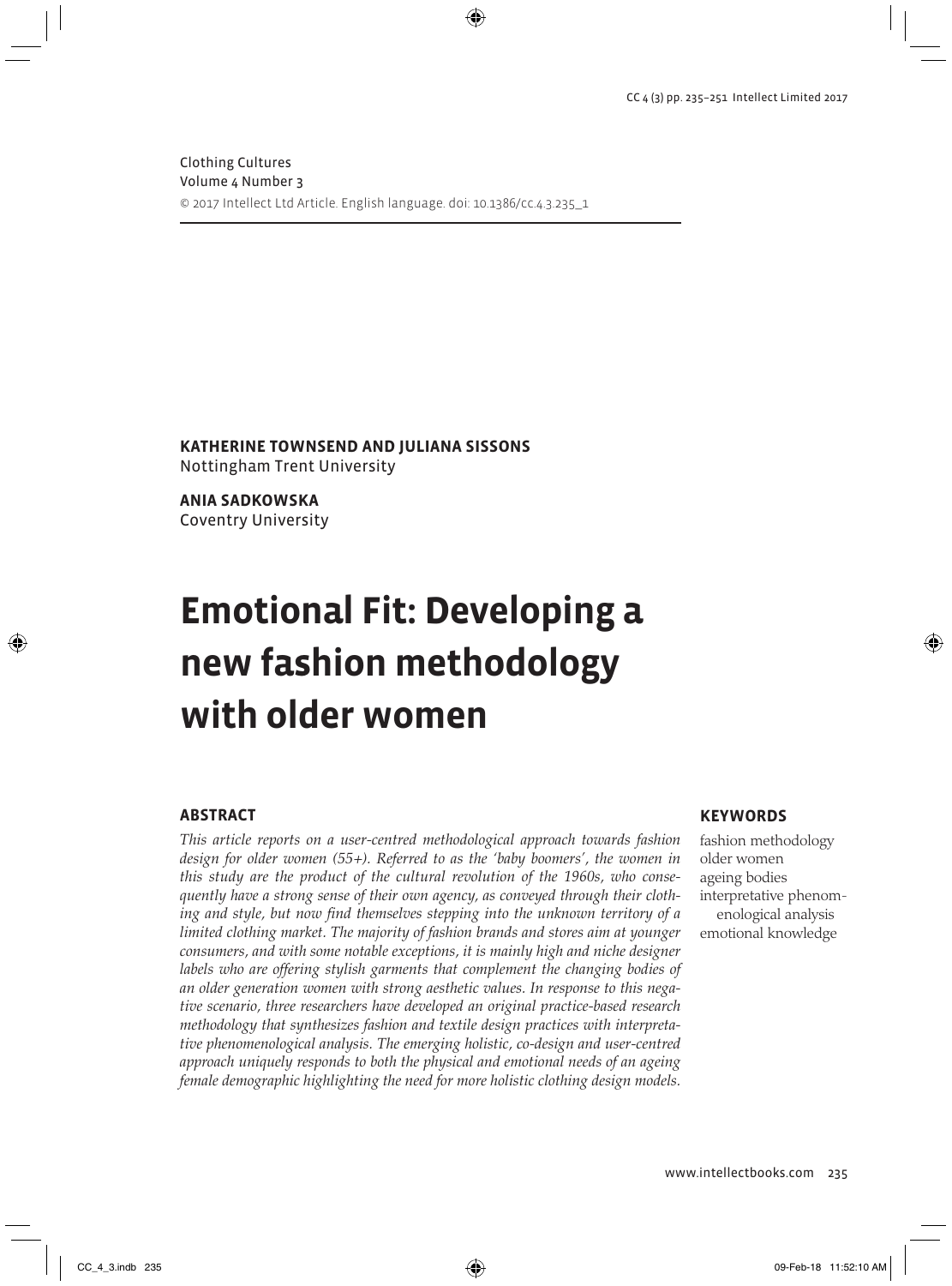## **Introduction**

The term 'Emotional Fit' has been assigned to this research project to reflect the emotive and technical terrain of the investigation. The female participants and researchers share concerns about the current state of fashionable clothing for mature women and are exploring the issue through experimental, co-creative, practice. The aim of the collaborative engagement is to develop a collection of innovatively designed, well-fitting garment prototypes that meet, but ultimately highlight, the aesthetic and emotional needs of this growing demographic. To contextualize the study, there are now 11.8 million people aged 65 or over in the UK (Age UK 2017), approximately one fifth of the population, who represent vast economic potential and a wealth of experiential knowledge in terms of the phenomenon of fashion. In spite of this, in most Western societies, mature women have often failed to be considered (or consulted) as a prime or target market by designers and mainstream retailers resulting in a form of sociocultural invisibility (Church Gibson 2000). Although this situation is slowly beginning to be addressed by the design world, the legacy of neglect is reflected by the high street and ready-to-wear collections offered by the fashion and clothing industry, who have continually overlooked (if not intentionally ignored) this segment of the population. This scenario represents a missed opportunity for the fashion industry, resulting in dissatisfaction and frustration, particularly amongst older female customers who have a strong sense of their identity and 'agency' through their varied and tacit experiences of selecting, making, adapting, styling and wearing clothes. The women's embodied fashion knowledge has developed from their lasting relationship with clothing, influenced by the cultural revolution of 1960s Britain, which acted as the backdrop to their coming of age.

Returning to the reasons for the failure of designers to address the needs of an ageing demographic, Professor of Social Policy and Sociology at the University of Kent, Julia Twigg comments that 'fashion and age sit uncomfortably together' (Twigg 2013: 1). Furthermore, she defines ageing as a form of 'disruption', highlighting the lack of acceptance of this phenomenon within society. In response to this situation, the authors argue that in order to address this significant, specialist market sector through innovation, an holistic research methodology is required that both responds to and augments the aesthetic, physiological and emotional considerations informing this burgeoning area of design. In this article, we report on the working progress and preliminary findings stemming from the exploratory stages of the project, which are informing the methodology.

Our first steps towards developing the methodology required the research team to more fully understand and explore the relationship between ageing females and their sense of agency through fashion. In order to achieve this, it was necessary to evaluate mature women's experiential knowledge of wearing fashion, resulting in the following initial research objectives:

- to explore how fashion and clothing are experienced and remembered by a sample of mature British women over the age of 55
- to understand their issues with sizing and fit
- to discover their aesthetic and emotional design needs
- to create a series of womenswear prototypes that reflect their emotional design needs and preferences.

The first three objectives have and continue to be addressed through a qualitative investigation utilizing methods such as creative workshops and in-depth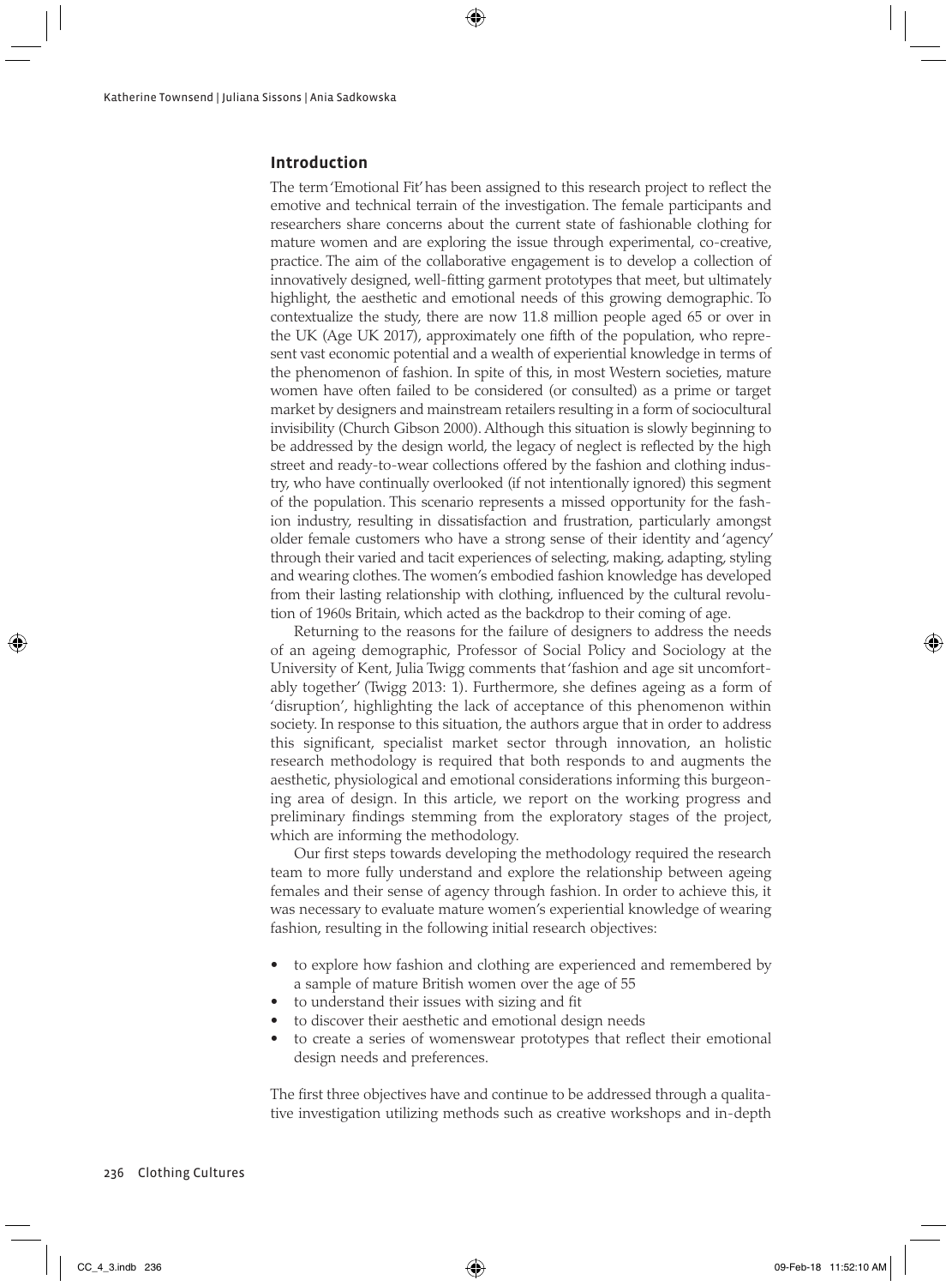interviews, but the fulfilment of the final objective will be facilitated through the development of a series of co-created potential clothing designs encapsulating aesthetics, innovative garment shaping, fitting and sizing solutions. The project builds on the authors' related research into fashion and ageing (Sadkowska et al. 2014), creative pattern cutting (including zero waste) and sculptural shaping (Townsend and Mills 2013; Sissons 2010), hybrid technical and simultaneous fashion and textile design approaches (Townsend 2004b). The research also considers the role of emotion as a catalyst within practice (Niedderer and Townsend 2014) longevity and emotional durability (Chapman 2015) through collaborative 'diffuse and expert design' for social innovation (Manzini 2015: 37). Significantly, this research triangulates these design approaches with psychological insights into how mature women wear clothes, by considering how fashion products and feelings that once defined the past can potentially become the key to 'un-locking' the present (Sadkowska et al. 2014) and facilitate a dialogue between the wearer(s) and designer(s). This involves a conceptual and exploratory fashion practice, whereby an interdisciplinary methodology is developed and applied through the balancing of theory and practice, which we explain below.

#### **Research context and rationale**

Growing old and the experience of it has become a significant topic in the contemporary social research agenda, due to increased human lifespans, which together with the presence of the post-World War II baby boomers, has impacted upon the growth and associated clothing needs of an ageing population (McCann and Bryson 2014). The post-industrial economy of improved healthcare, leisure opportunities and bio-medical technologies have affected both the biological and social spheres of growing old, improving opportunities but also producing new challenges for ageing identities across the gender spectrum (Powell and Gilbert 2009; Fraser and Greco 2005; Featherstone and Hepworth 1991). As Gilleard and Higgs (2005) note, the current ageing generation is the one that created a consumer culture built on youth and sexuality, 'so that their attainment of the Third Age status marks a new stage in the cultural constitution of age' (Twigg 2007: 300). In this 'contemporary age of aging' (Powell and Gilbert 2009: vii), the postmodern approach disrupts the constrained perceptions of growing old, placing emphasis on the individuals, their bodies and identities, experiences, actions, practices and dynamics.

'[P]ersons remake themselves over time, and thus their identities change' (Arxer et al. 2009: 46); human biographies have the potential to be translated as the relationships between personal and structural factors. Consequently, individual and collective experiences, where fashion and clothes, as the communicators and mediators between self and society (Entwistle 2002; Entwistle and Wilson 2001; Crane 2000), can become the key to analyse and particularly understand ageing identities. In the same vein, Twigg argues that '[clothes] offer a useful lens through which to explore the possibly changing ways in which older identities are constituted in modern culture' (Twigg 2009a: 93). The phenomenological approach, therefore, with its emphasis on practice and experience, enables 'un-locking an understanding of what it means to be a human person situated within and across the life course' (Powell and Gilbert 2009: 5). When it comes to fashion and clothing, phenomenology provides the possibility to 'uncover the multiple and culturally constructed meanings that a whole range of events and experiences can have for us' (Weber and Mitchell 2004: 4) and to establish the interrelation between the stories of individuals, objects and times they inhabit.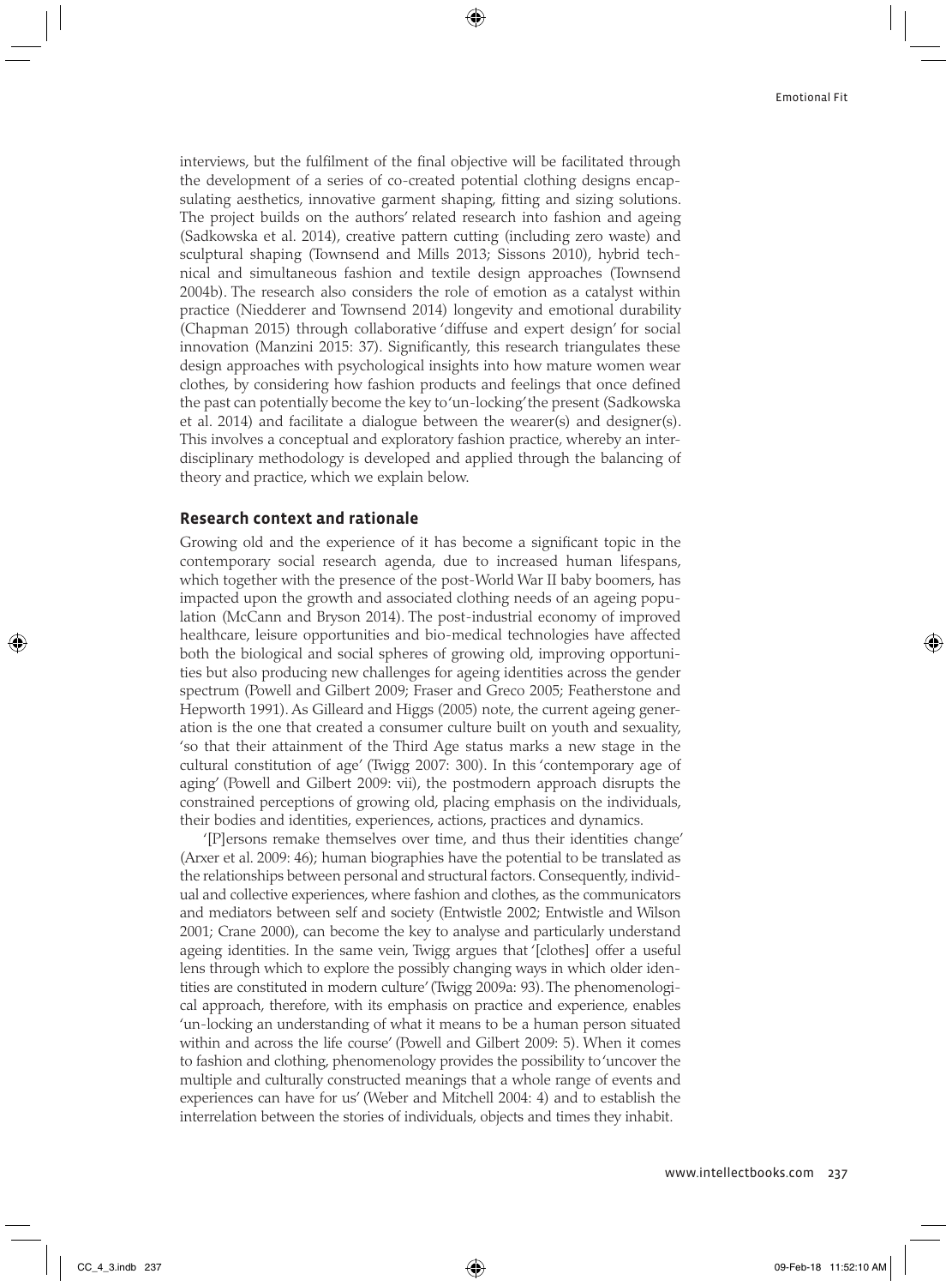Through Emotional Fit, we exploit these interrelations, with regards to mature women over the age of 55 who share common interests and enthusiasm for fashion and clothing. Their dedication has developed through various fashion-related practices including purchasing, adapting, dressmaking from patterns, creating from scratch, styling, customizing, recycling and more, in support of how they have and continue to present themselves in their everyday lives. Moreover, as fashion and textile designers, practitioners and researchers, we aim to utilize our theoretical and tacit knowledge and skills to create a series of garment prototypes that cater for the stylistic (fashion) and practical/functional (clothing) needs and expectations of mature women as identified by the sample.

For the purposes of this project, we distinguish between the terms of 'fashion' and 'clothing'. Furthermore, we subscribe to Teunissen's rather conceptual definition of 'fashion' as being 'the product of a design that [is] "attached" to the human body but that also [seeks] to research and explore its own relationship with the body, with identity, self-image, and the environment' (2013: 201). Consequently, following Joanne B. Eicher, we adopt the definition of clothing 'as a noun refer[ing] generally to articles that cover the body' (2010: 151). At the same time, however, we also recognize, following Kawamura, the existence of a commonly accepted simplification in which fashion often functions as 'clothing fashion, that is, the most trendy, up-to-date clothing that the majority of the people in society adopts and follows' (2011: 9). This consideration is especially relevant when it comes to analysing and interpreting our informants' accounts of their experiences of fashion and clothing.

## **Methodology and data**

Previous investigations into both ageing and fashion have often adopted a qualitative approach through in-depth interviews (Holland 2004, 2012; Grimstad Klepp and Storm-Mathisen 2005; Davis 2012) and have focussed on specific aspects including older women's clothing choices (Hurd Clarke et al. 2009; Holmlund et al. 2011). While these studies have revealed issues of relevance to the current research, they reveal little of the meaning of fashion through the individual experience of ageing and identity in the lives of mature women. Few studies have attempted to establish the relationship between memory and clothing (Twigg 2009b, 2010), but there are some limited, good examples of textile and fashion research projects that explicitly touch on the role of emotion. These include Wallace's *Dress Box* (2009) from her 'Personhood in Dementia' project, which utilized remnants of fabrics from dresses made in the 1960s and 1970s to naturally trigger memories from this time (Niedderer and Townsend 2014: 16) and Stead's (2005) Ph.D. study, 'The Emotional Wardrobe', focussed on the integration of technology with clothing to stimulate and represent emotion. Some researchers have adapted a phenomenological approach by extending the traditional form of interview with the analysis of artefacts, such as textiles, garments and photographs (Lerpiniere 2009; Weber and Mitchell 2004), and workshops for participants (Richards et al. 2012). However, to date, only a small number of researchers have combined such methods, which makes this methodology particularly innovative with its equal emphasis on theoretical and practical research methods that seek to expand existing knowledge through an intergenerational dialogue and associated outcomes.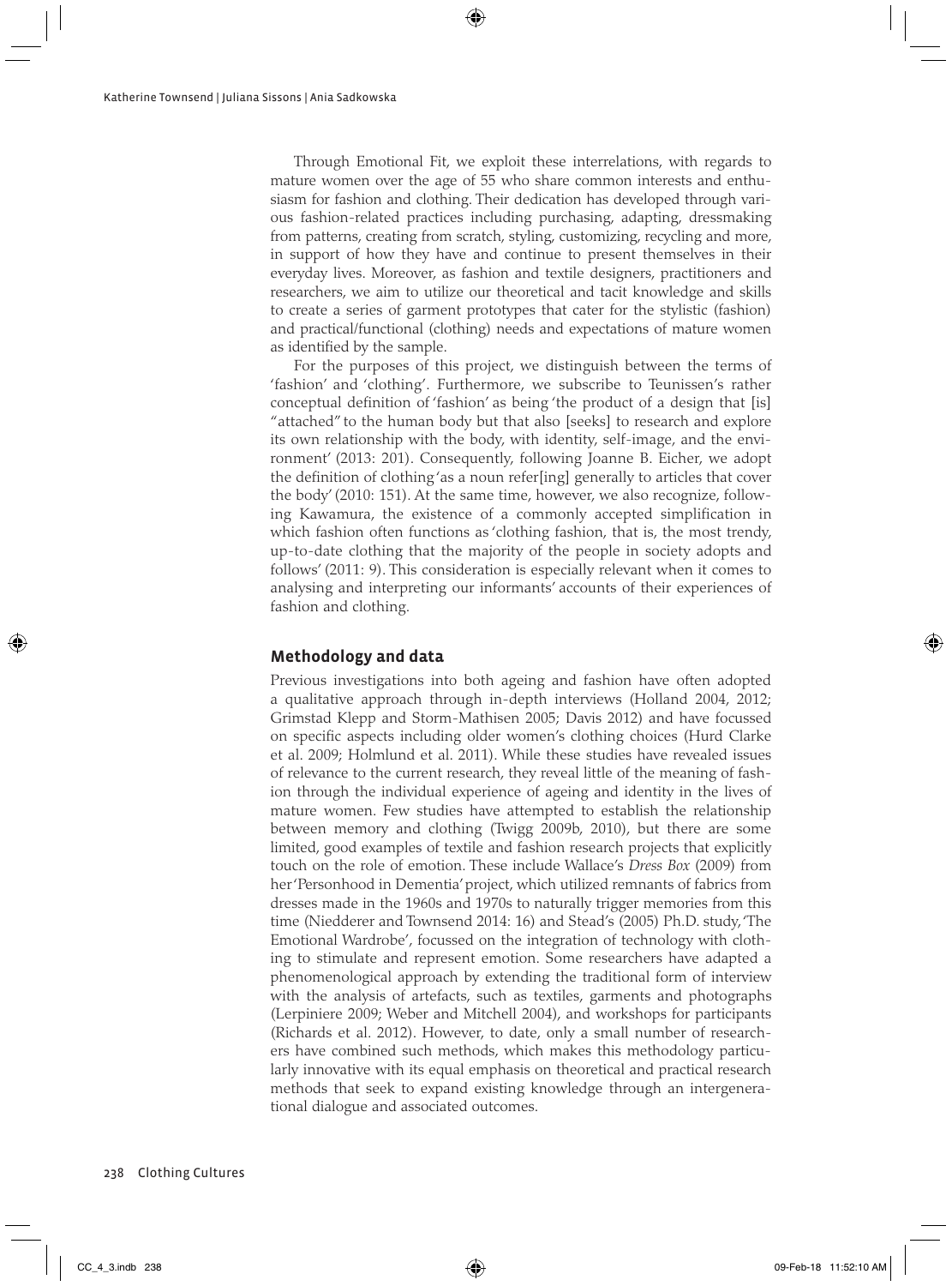Accordingly, this project consists of three phases (Figure 1) and includes multiple case studies of members of the Nottingham, UK female population between the ages of 55–75. The three phases cover, in order: research, design and findings dissemination. Each phase is designed to build iteratively on the findings from the previous stage and by employing different but complementary research methods throughout, as presented below. In this article, our



*Figure 1: Emotional Fit project – research model. ©Emotional Fit 2015.*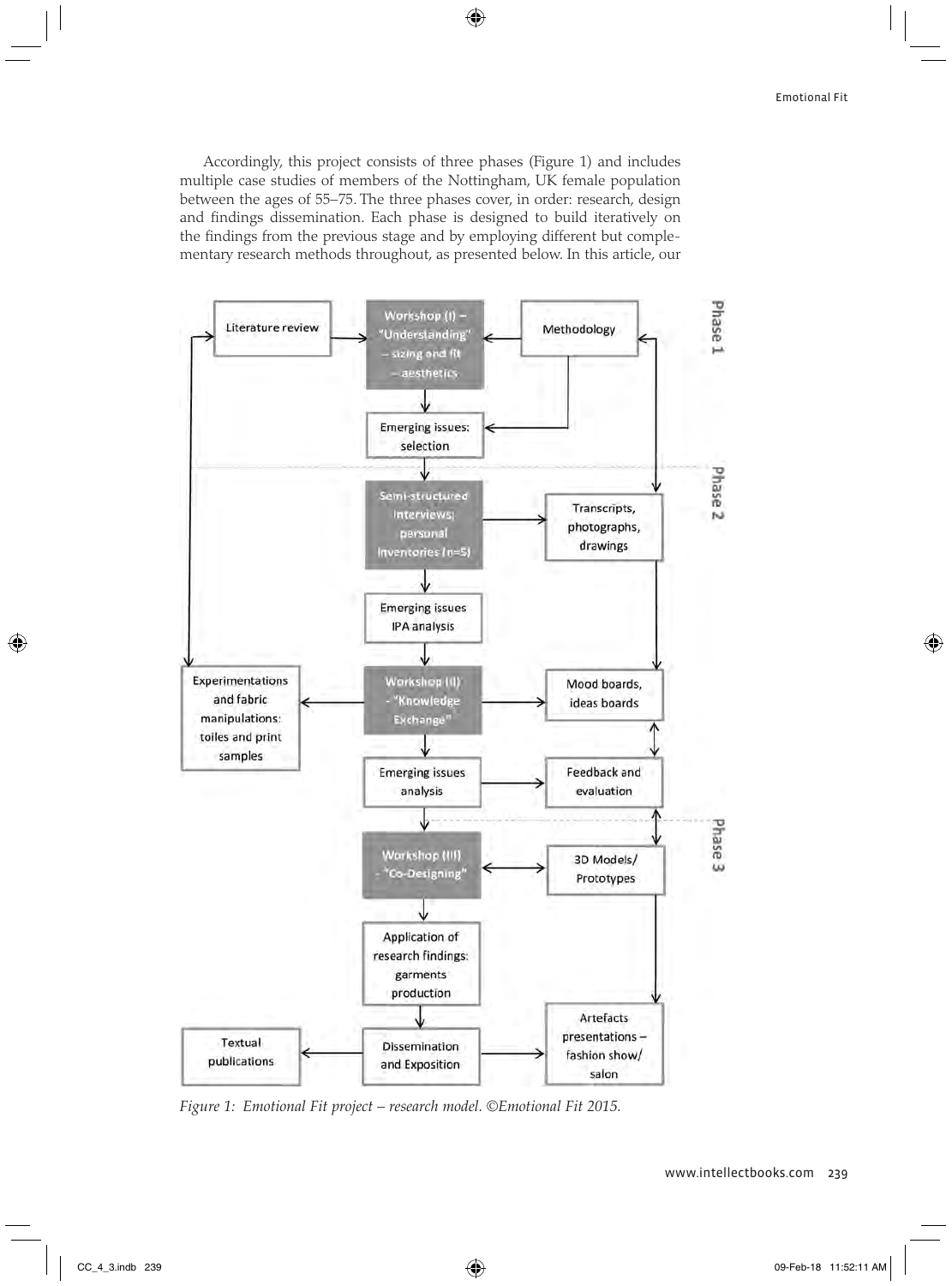primary focus is on the first two phases of the project, especially the methods employed in workshops and interviews to illicit qualitative data. However, we also touch on the envisaged co-designing approach in Phase 3.

# *Workshop (I): 'Understanding' – May 2015 Nottingham Trent University*

In the first stage of the project, our aim was clear: we wanted to develop a primary understanding of what problems and issues older women have and share regarding fashion and clothing. In order to fulfil this aim, we organized a workshop with ten participants (Table 1), with the three researchers and a research assistant as the facilitators. The workshop lasted three hours.

In order to stimulate the process of understanding the complexity of the participants' experiences, we first invited them to introduce themselves and freely discuss their personal issues regarding their clothes (Figure 2). Interestingly, without prompting from the facilitators, most of the participants discussed their issues to be located within two areas: firstly, 'fit', including problems relating to the inconsistent sizing systems on the British high street; secondly, 'aesthetics'. Here, the issue that caused the most frustration was that recurrent fashion trends were nearly all explicitly aimed at young bodies. Our participants felt disappointed with the high street, with the exception of key brands (including Cos, Toast and Kin), by not taking into account the physical changes, naturally occurring to female bodies as they age. The women in our study felt that it was socially 'expected' of them to cover the neuralgic parts of their bodies such as arms and elbows, neck, cleavage and thighs.

The participants also made references to the 'skin' and its changing texture, density and decolourization through ageing. They also felt that the colours widely available in the shops often did not compliment their appearances; black and white were their classic/regular choices; however, this selection was often dictated by the unsuitability of other colours rather than the their specific preferences. As indicated by the workshop participants, problems seemed to lie not in the colours per se but in their tonal range. In contrast,

| Name*                    | Age | Occupation                                   |
|--------------------------|-----|----------------------------------------------|
| Anna <sup>1,2</sup>      | 64  | Retired                                      |
| Barbara <sup>1,2</sup>   | 65  | Semi-retired/part-time university researcher |
| Christine <sup>1,2</sup> | 65  | Retired                                      |
| Debbie <sup>1</sup>      | 62  | Retired                                      |
| Elizabeth $1,2$          | 67  | Retired                                      |
| Fran <sup>1</sup>        | 66  | Retired                                      |
| Georgina <sup>1</sup>    | 55  | Retired                                      |
| Hannah <sup>1,2</sup>    | 65  | Retired                                      |
| $Tree1$                  | 66  | Retired                                      |
| Josephine                | 75  | Retired                                      |

\* Pseudonyms were used to protect the participants' anonymity.

<sup>1</sup> Participants who expressed their interest in being interviewed.

2 Participants interviewed.

*Table 1: Sample characteristics.*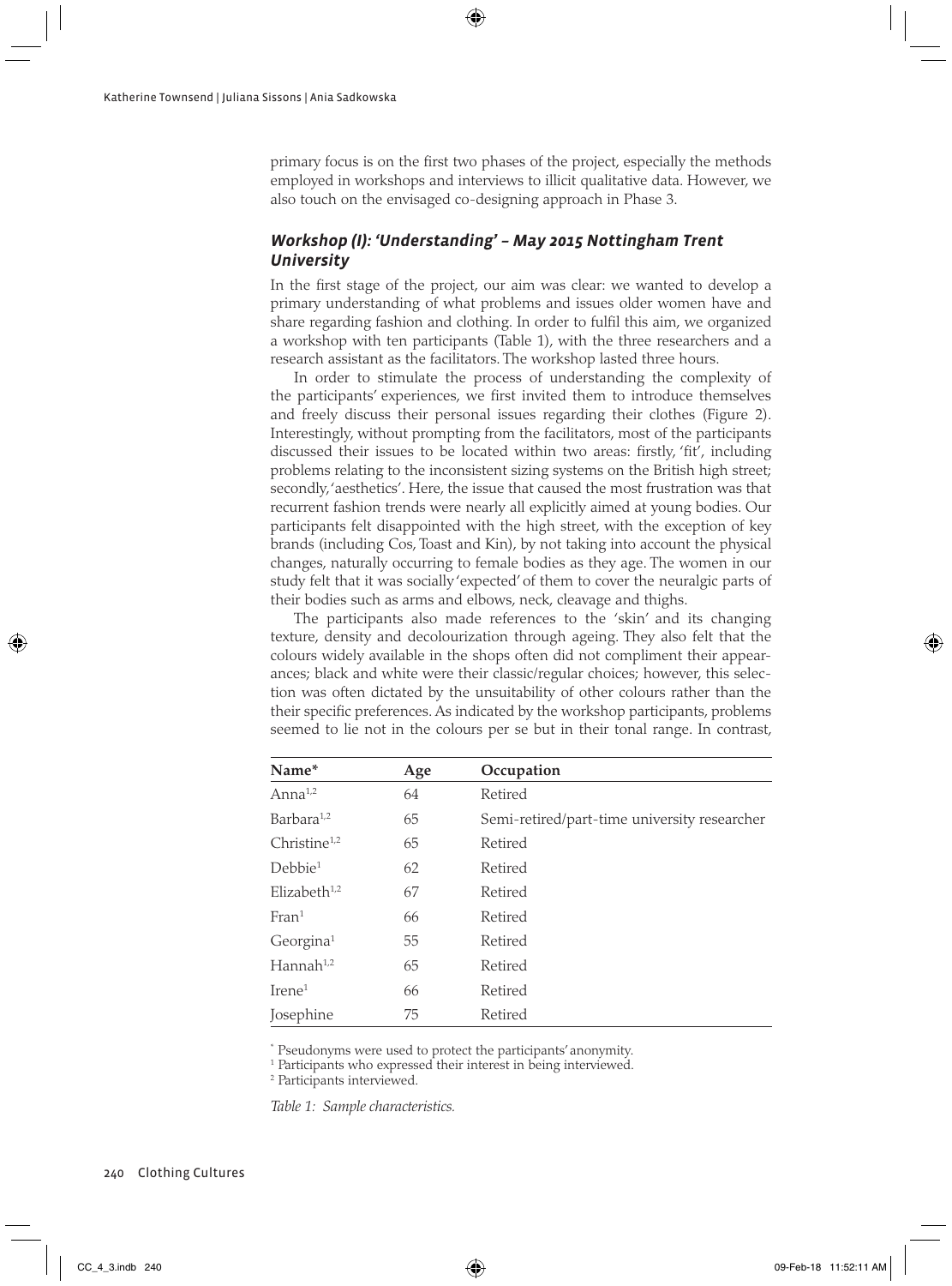

*Figure 2: Participants introducing themselves and their clothing preferences and issues. ©Emotional Fit 2015.*

all of the women present expressed rather negative attitudes towards colours such as grey or beige through related descriptors of 'granny-ish' and 'boring'. These colour shades or 'neutrals' are considered as part of the staple colour palettes for the mature fashion market. Discussion around this issue raised interesting psychological perceptions between ageing and semantics, particularly the notion that once past a certain age women become 'invisible' or 'neutralised' within Western culture, perpetuated by a feeling that commercial fashion is not designed 'for them'.

Secondly, we invited our participants to tell us about their favourite and least favourite items of clothing, which they were requested to bring to the workshop. Although this was designed as an individual exercise and we spoke to each woman individually about the items of clothing they brought in (recording their accounts), it quickly developed into a group discussion where the participants had a chance to discuss their preferences amongst themselves as well as compare and contrast their clothing within the sample group (Figures 3a and b).

Alongside this activity, the participants had a chance to look at current fashion magazines such as *Another Magazine*, *Vogue* and *Elle* and relate their needs and tastes to the various images, editorials and adverts presented in these publications. This provided a platform for them to make a direct comparison between the fashionable clothes on offer with items of clothing that are actually present in their wardrobes. Once again, for many, this was a chance to express their dissatisfaction with the fashion solutions currently available on the market. On the other hand, these women presented a high level of creativity and widely commented that in fact they would buy some of these products but modify them according to their own needs, for example by adding sleeves or elongating the shape of a garment. Overall, the women commented that they did not feel there was anything that was entirely suitable for their bodies as presented to them in the magazines, and in fact, they reported that they rarely buy fashion magazines themselves. Once again, this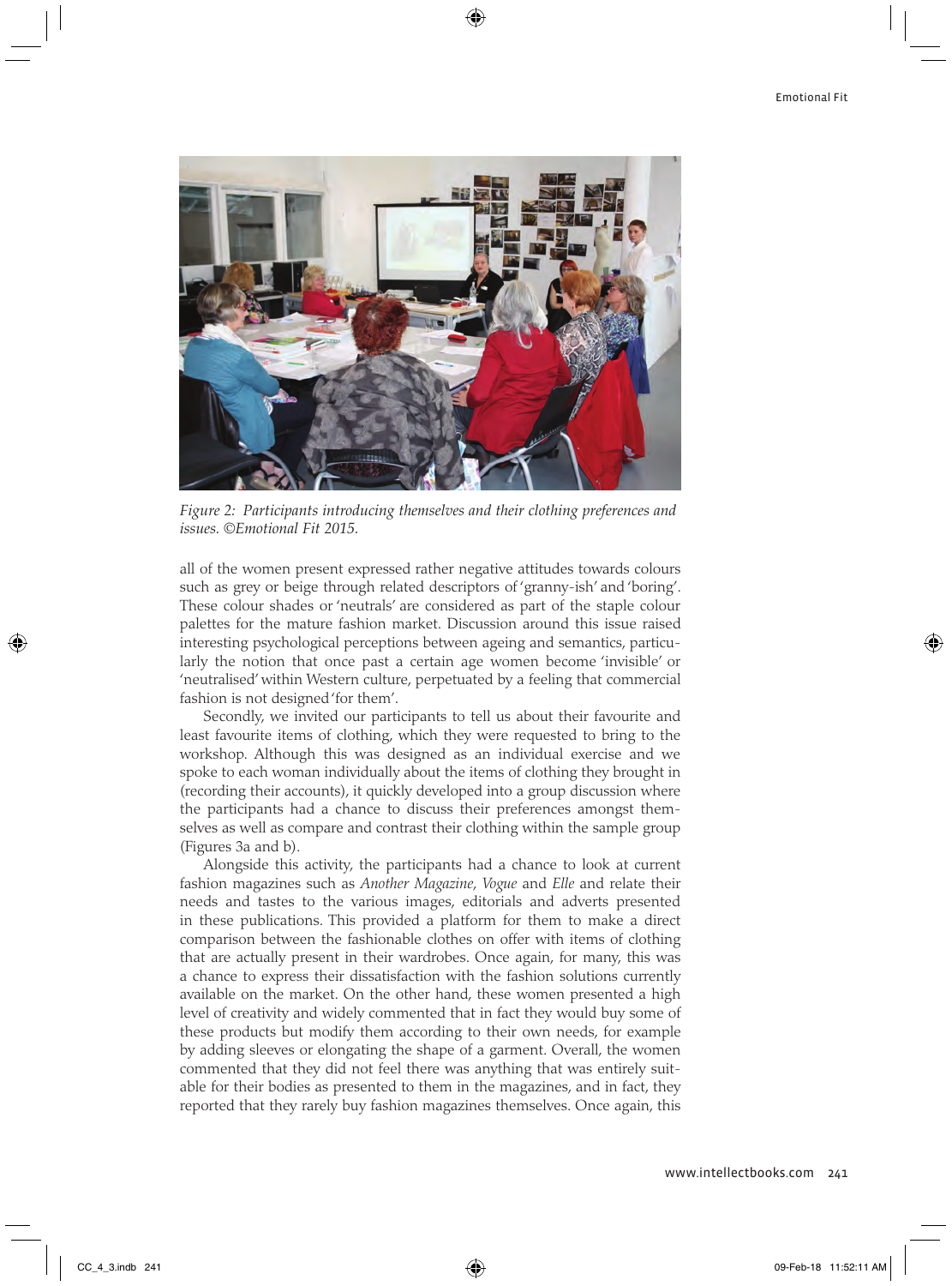

*Figures 3: (a–b) Participants showing and discussing their favourite items and selecting images from magazines to highlight stylistic preferences. ©Emotional Fit 2015.*



*Figure 4: (a–b) Taking detailed measurements of two of the participants to inform the production of bespoke pattern blocks. ©Emotional Fit 2015.*

highlights the women's disconnection with fashion and clothing as produced and sold by the British fashion industry to the so-called grey(ing) market. The final element of the workshop was to take detailed measurements of each participant (Figure 4).

The measurements accrued from Workshop (I) were utilized in the Phase 2 of the project (Figure 1), as data for the production of a series of bespoke pattern blocks devised by Juliana Sissons. The blocks informed a series of experimental garment patterns and silhouettes based on the principles of creative pattern cutting to achieve zero or minimal waste (Sissons 2010; Rissanen and McQuillan 2015; Townsend and Mills 2013).

# *Workshop (I): Findings*

As stated in the Introduction, the research question we aim to answer in this project is: 'how can womenswear be designed more effectively to meet the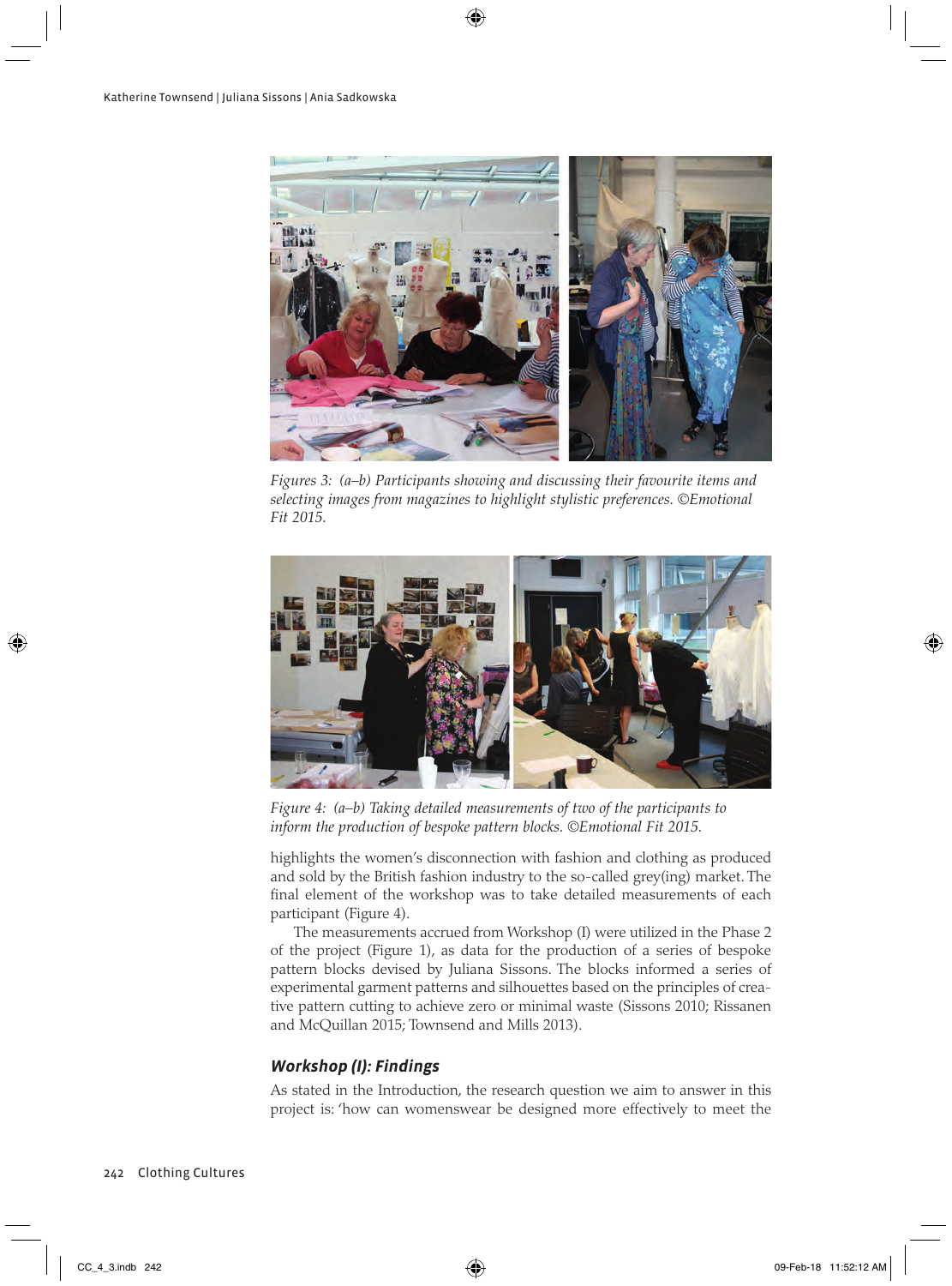physical and emotional requirements of an ageing female demographic?' In order to fulfil this aim a core objective is to explore the co-creative potential of communicating messages between the project participants (wearers) and the designers. Similarly, Press and Cooper (2003) identify three areas of design research: 'understanding of the phenomenon, generating ideas and proposing solutions'. The role of Workshop (I) was precisely to allow us to understand the ageing phenomenon as experienced and interpreted by the participants. Furthermore, Lawson (2006: 125) describes the design process as 'endless' and claims that designing, unlike completing mathematical operations, cannot have a predetermined end and, therefore, it should be described as overlapping loops repeated within time intervals allowing for analysis and reflection. Chapman (2015), Niedderer and Townsend (2014) and Niinimaki and Koskiken (2011) also argue that in order to design longevity into products, we need to incorporate lasting emotional and sustainable/material as well as physical perspectives. Adapting these concepts is a crucial aspect of the proposed research model, with the constant evaluation of findings informing the evolving methodology and design practice, through the testing and sampling of the developing solutions.

In this vein, Workshop (I) had an exploratory as well as generative purpose and was designed to 'allow the designer[s] to see and understand the relevance of objects in a user's life from the participant's point of view, to inspire design themes and insights' (Martin and Hanington 2012: 130). The gathered visual information, i.e. photos and images (such as tear sheets from magazines), was captured and stored in the form of mood boards, to serve as a direct introduction to the practical work (toiles and prototypes), which seeks to address some of the participants' evolving design needs.

#### *Interviews*

The first element of the second phase of study was to conduct five in-depth interviews with selected participants. The interviewees were randomly selected from the participants at Workshop (I), who declared their interest in being interviewed (Table 1). The interviews were designed to be semi-structured, face-to-face informal conversations, 'so that the rapport between researcher and informant will be enhanced, and that the corresponding understanding and confidence between the two will lead to in depth and accurate information' (Kumar 2005: 124). Moreover, these interviews, conducted by Ania Sadkowska, were devised to enable each participant to explicate in detail about their individual experiences of fashion and ageing.

Each interview was conversational in style and lasted between 60 and 80 minutes and was digitally recorded and transcribed verbatim with consent from each participant. The interview schedule consisted of sixteen openended questions about different aspects of women's experiences of fashion and clothing, to find out about the meaning of fashion in the participants' lives, their shopping practices and future expectations of fashion. The participants were also asked to describe critical occasions when they felt really good/bad (positive/negative) about the way they looked. Themes emerging from the transcribed interviews were meticulously analysed using interpretative phenomenological analysis (IPA), to build on the cultural context *via* the personal histories and experiences of the participants, which will be used as inspiration to create fashion prototypes. To date, analysis of the material gathered through the interviews has revealed various tensions in older women's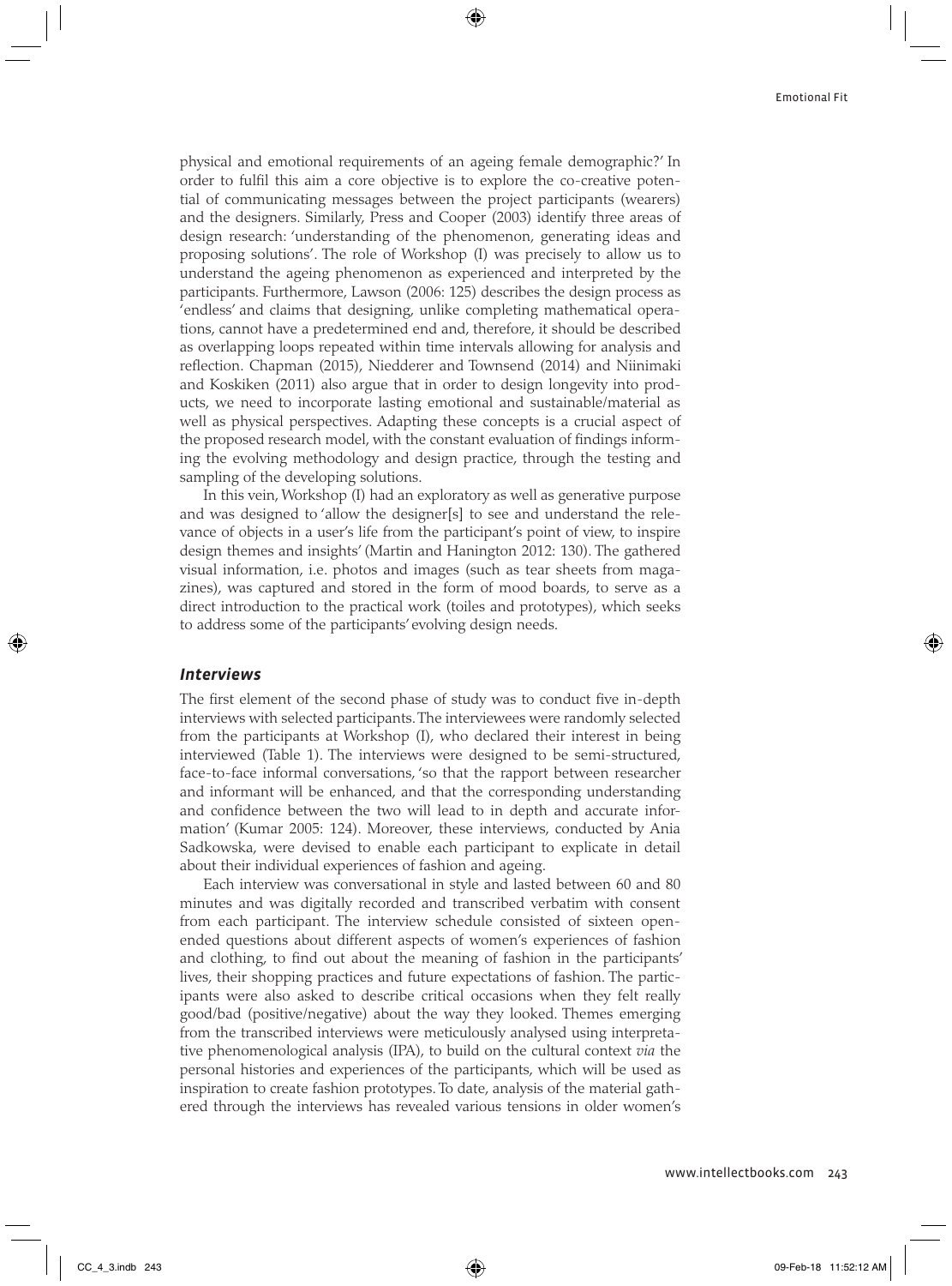perceptions of the current fashion and clothing system as well as contradictions regarding their expectations towards it.

#### *Sense of belonging*

To begin, the majority of the participants asserted that they felt privileged because of the generation they were part of. This was present in the narratives of all five participants who on numerous occasions highlighted the personal connections with certain fashion practices and behaviours originated in 1960s. Furthermore, they felt extremely positive about certain British fashion designers who started their design brands in the 1960s and 1970s and are still present in the fashion market such as Vivienne Westwood and Paul Smith. From international designers, the two most commonly mentioned were Yohji Yamamoto and Issey Miayke. Overall, the tone of these cultural connections was that some designers, perhaps due to their own ageing, could relate and therefore design garments more empathetically for older women. In contrast, other labels such as Biba were often discussed with considerable nostalgia. In the following extract, Elizabeth (67) explains the importance of wearing some of these labels through her personal reflections:

So it was the sixties [...] that is when it [fashion] started to really affect, yeah change people really. Yes, I can remember buying my first Biba outfit and my friend got married in Biba. So we were [...] and of course they had mail order then. Also there was only one Laura Ashley shop, and again at the time Laura Ashley was kind of fantastic. We went to London especially to go to the one Laura Ashley shop. Then when it kind of comes to opening in all of the towns it's not the same. It's like Next, once it started to open everywhere it wasn't as interesting. It then became stuff for the masses and it wasn't individual somehow. You had to look very hard to find individual things.

What is compelling in this extract is a certain sense of a shared generational uniqueness as well personal sense of individuality experienced by Elizabeth from being a teenager in a period when developments in fashion were particularly dramatic. In this vein, further on in her interview, she reflects: 'I feel I have been very lucky that there has been Mary Quant and Vivienne Westwood and Paul Smith. [...] And I still think that man [Paul Smith] is a hero'.

Similar reflections were present in all interviews. Of particular importance is the shift in cultural and social perceptions relating to how women should present themselves. This was strongly connected to the contemporary fashion solutions of the time, as Christine (65) explained:

I suppose [...] Somebody like Mary Quant was quite important for my sort of generation. Because she introduced, I mean it came with the development of tights, I think (laughs). You could wear, as I did, we could wear very short skirts and tights. And not feel as we were revealing everything. And she has, I think, introduced more the shift style.

These extracts convey that the interviewees shared a strong generational sense of belonging. Furthermore, they shared positive attitudes towards certain fashion designers who they witnessed developing their brands as well as to other designers who are no longer present in the market or have changed direction.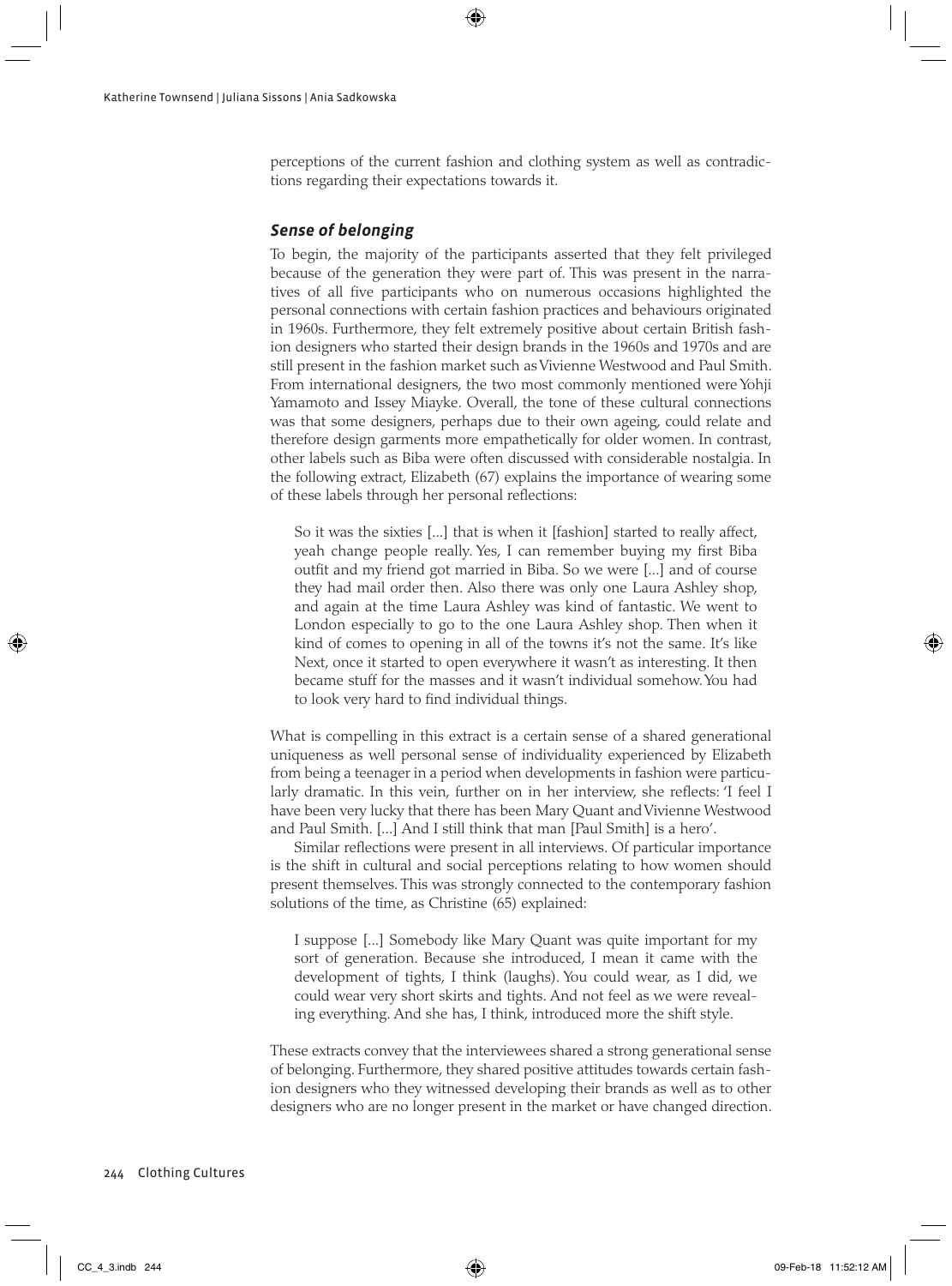#### *Fashion awareness*

As well as discussing their past interest in fashion, all the interviewees expressed a strong current interest in fashion trends. However, this was often discussed in relation to their own bodily conditions such as height or weight. In the following extract, Elizabeth (67) explains how she finds out about changing trends:

I love to kind of look at fashion in magazines and even when it was the fashion show at the time. And I suppose you look and I was interested in what was translated too, from the catwalk into the everyday. And it's interesting, and I like to read in the papers and magazines how people have taken things. And how they have translated it into more everyday things, and it can be colours, it can be shapes, and it could be hemlines. I find all of that very interesting. But I suppose I, being small and round I have never been a fashionable shape.

A similar picture is presented by Christine (65) who explains that her own body type has become a lens through which she filters suitable fashion trends:

So I have always looked at magazines, uhm, I have always been interested in what's been in the shops, but, uhm. In my early days I didn't have a lot of money and I have always been in a way conscious of my body type. So I think that is as much as anything, it's my body type that has determined my interest in fashion.

This type of a 'targeted' fashion awareness, where women exhibit a lifelong interest in fashion, allows them to not only understand their aesthetic preferences but also the impact of their physical condition on how clothing is presented on and through their body. Furthermore, this is critically important when it comes to developing any potential designs that target these groups of women because this evidenced a clear understanding of their 'dressed body' type (Entwistle 2002: 133).

#### *Bodily changes*

Another important theme that emerged, through analysis of the interviews, was the bodily changes occurring to and affecting women's self-esteem (Church Gibson 2000) and sense of identity (Crane 2000) as they grow older. Interestingly, one of the most common comments in the interviews was of the specific social limitations linked to exposure of the mature female body. In the following extract, Elizabeth (67), who elsewhere in her interview highlighted the importance of being influenced by Mary Quant and wearing mini skirts when she was younger, comments on the unsuitability of such solutions for older women, regardless of their physiques, who can be perceived as 'mutton dressed as lamb' by 'trying look young and it doesn't work'.

Similar opinions were shared by most of the participants. In the following extract, however, Christine (65) presents a slightly different point of view:

I am dressing for my generation of women. Who are [...] not wanting to look young. But who just don't want to abandon clothes, which are perhaps more youthful, yeah. So I mean, I probably do dress for my age now, because for example, uhm, I would like my arms covered up.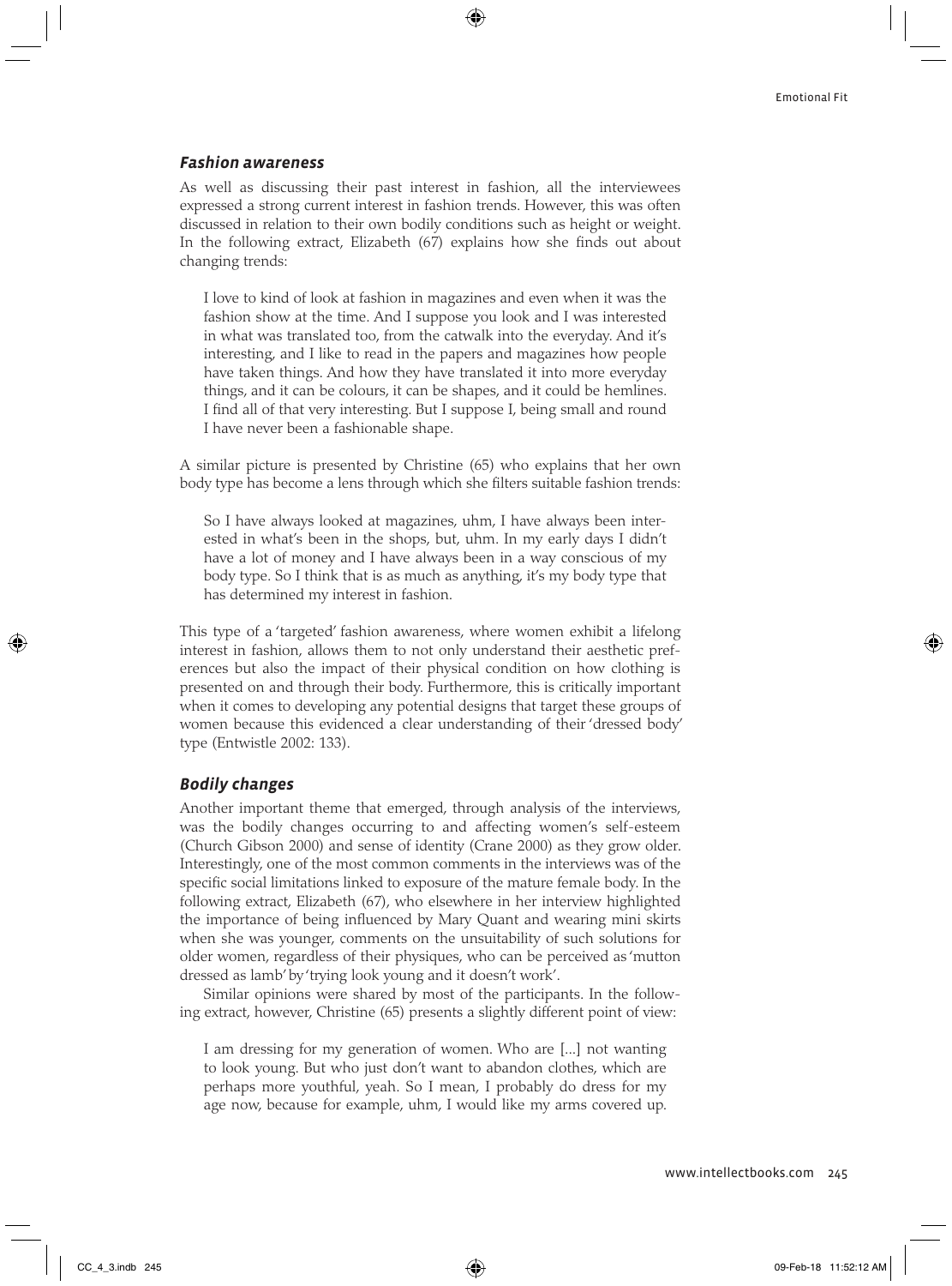I don't tend to wear [...] although I could wear lower necks [...] I don't like to show a lot of flesh, let's put it like that. So I wouldn't reveal a lot of flesh. Whether that's dressing for my age, or just dressing for me.

Interestingly, here Christine again highlights the importance of a certain generational identity amongst women similar to her age and social norms relating to how they should dress their bodies (Entwistle and Wilson 2001). However, despite recognizing certain social limitations as to what older women should and should not wear, Christine attempts to detach herself from being restricted in this way, by explaining her clothing choices in regards to her current lifestyle – that is, she 'could wear lower necks', but chooses not to.

## *Personal trajectories*

The final theme, which emerged from this series of interviews, was the influence of personal trajectories on our participants' current interest and engagement with fashion. The personal histories our participants shared with us differed significantly from each other. For example, one woman had experienced serious health issues affecting what kind of clothing she preferred to wear to conceal changes to her body. Another participant discussed the significant impact that the death of her husband had on the way she chooses her clothes. In her interview, she explained that she not only lost a great and dedicated clothing advisor in her husband, but also that now, as a widow she does not want to present herself as a woman 'searching for a new husband':

It's almost as if they [some of her female friends] think I'll jump on their husbands or something and there is a bit of [...] I kind of feel I need to be a little bit more conservative about what I wear. I am not looking for anybody else and I don't want people to even think that I am, I was very happy. So it's a silly thing.

Consequently, we argue that these personal trajectories are important when it comes to design for mature women, especially when the aim is to achieve a state of equilibrium: a sense of emotional fit between the design and the wearer.

## *Interviews: Findings and implications*

Following Workshop (I), the semi-structured in-depth interviews had an exploratory as well as generative purpose, designed to allow the researchers to understand the psychological aspects of how mature women experience fashion and clothing more deeply. The interviews revealed various tensions, as well as contradictions in relation to the participants' fashion behaviours and practices. Firstly, they all expressed a strong, common sense of generational belonging, which clearly influenced their expectations, in terms of perceived connections with designers and the designing process, which they clearly valued. Based on this finding, we plan to make our presence and motivations as designers as accessible as possible, working with the participants as our co-designers and potential wearers. This approach supports an emotionally durable design ethos, where products are often 'user tested' prior to production (Chapman 2015). It is also in line with bespoke or couture practice but challenges 'fast fashion' and mass production.

Secondly, the participants exhibited strong awareness of current fashion trends, however, always in relation to their own physiques. Again, this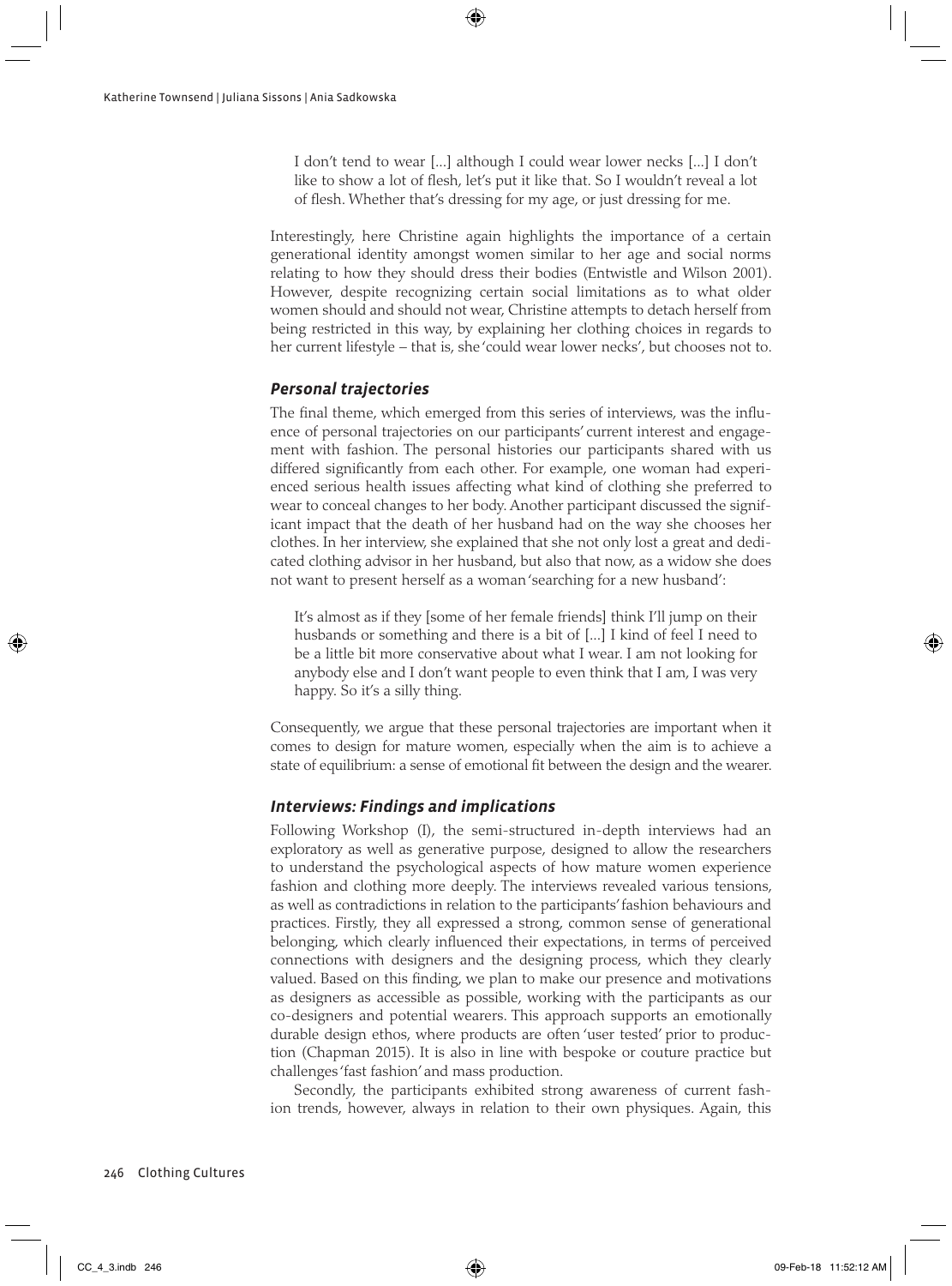highlights the need to develop new fashion design methodologies and solutions that consider wearers unique bodily features more empathetically alongside contemporary cultural conditions. Many women expressed an interest in clothing that can potentially enhance the way they present their mature bodies rather than masking them or creating the false impression of being a younger age. Finally, it is worth re-iterating that all the interviewed women have had very different life courses resulting in unique value systems and expectations in regards to fashion and clothing. In order to be successful, the design process needs to acknowledge these personal trajectories within the constraints of the proposed research model (Figure 1).

Based on these findings, the garment prototypes will be constructed in different 'size groupings' to accommodate all the individuals within the sample. Textile samples will be sourced based on the data accrued through the workshops and interviews, relating to the women's current lifestyles, perceived clothing needs for the future (McCann and Bryson 2014) and considerations relating to emotionally durable design and longevity (Chapman 2015). Katherine Townsend will lead on the development of a series of bespoke digital prints, designed in response to the aesthetic preferences but also the personal narratives divulged through formal and spontaneous conversations about textiles and clothing between the participants and researchers. Printed garment prototypes will be designed using Sisson's geometric patterns and by adopting a 'simultaneous approach' (Townsend 2004a) whereby the print imagery is scaled and manipulated in relation to the evolving 3D garment silhouettes, by modelling them on the (moving and still) women's bodies. This way of working responds to the notion of the individual's form being articulated through clothing and that this can be achieved more effectively through the bespoke integration of print and cut, image and cloth to 'contour' and empathize with the woman's aesthetic preferences and physical and characteristics. By adopting an emotionally durable approach, we aim to produce garment designs (and design principles) that enable the women to express their maturity *and* agency (Niinimaki and Koskiken 2011).

#### **Conclusion**

In this article, we have presented and discussed the preliminary findings from the first two phases of the research project entitled 'Emotional Fit: Mapping the aging female form'. The research question, which we aim to answer through this project, is: 'how can womenswear be designed more effectively to meet the physical and emotional requirements of an ageing female demographic?' In this vein, our aim is to explore mature women's relationship with fashion and clothing. The first two phases of this qualitative project involved two iterations of Workshop (I): 'Understanding' with participants  $(n = 10+11)$ and a series of in-depth interviews  $(n = 5)$ . Since writing this article, Workshop (II): 'Knowledge exchange' has been conducted (July 2015) with similar and new participants  $(n = 12+9)$  to accrue further individual measurements, to test the fit of initial specialist sized blocks and toiles and to generate additional feedback and inform the developing fashion methodology through the ongoing co-designing process. Workshop (III): 'Co-designing' also took place in April 2016 but does not affect the focus of this article to disseminate the methodological approach.

The initial results of the project have allowed us to develop an in-depth understanding of how the participants in the study experience, practice and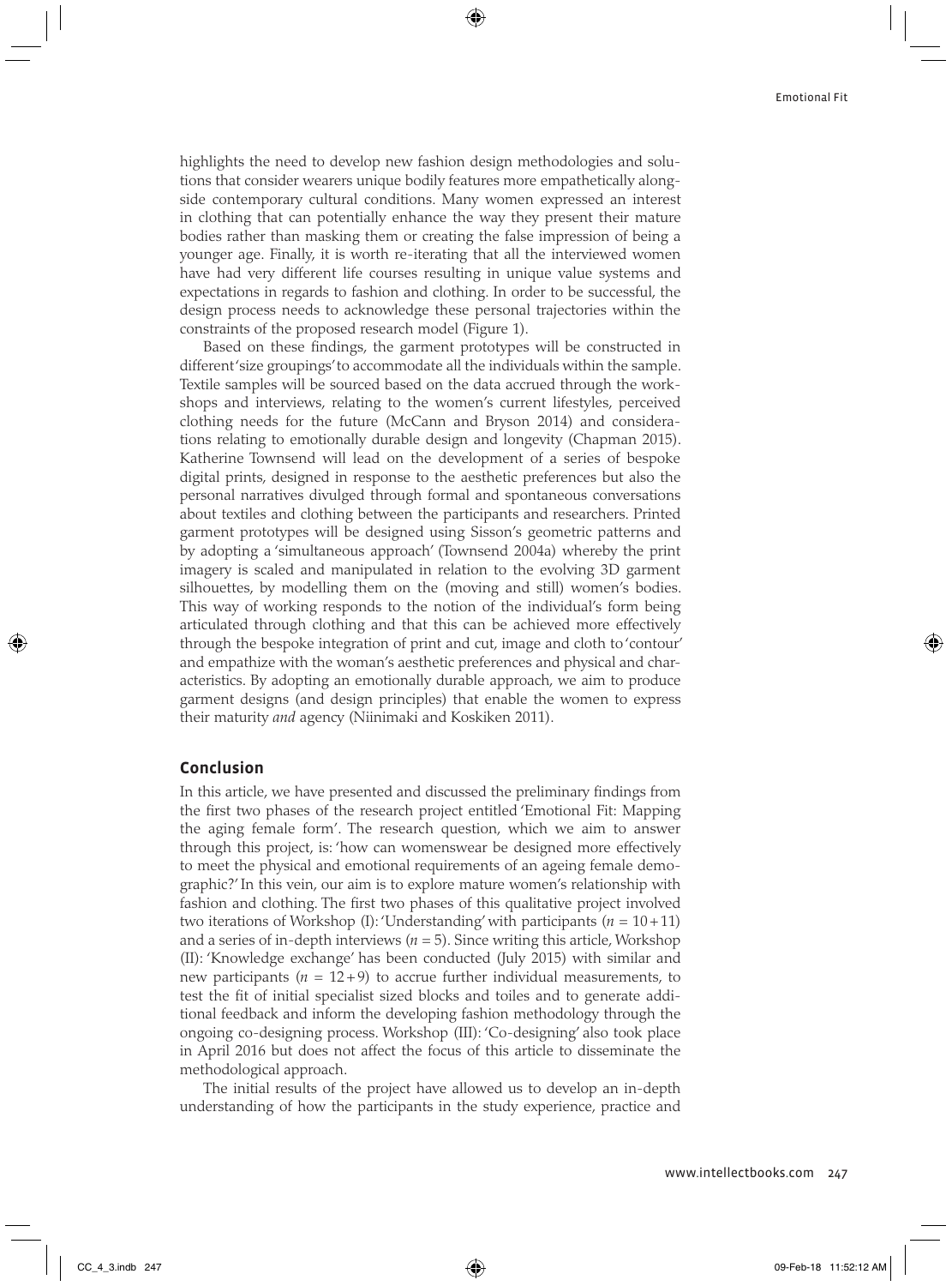engage with fashionable clothing on a daily basis. Furthermore, the utilization of an exploratory workshop and in-depth interviews as research methods enabled us to discover the complex nature of the participants' experience. The two key aspects identified were related to the women's aesthetic expectations, often developed throughout their lifelong interest in and engagement with fashion and clothing, as well as problems with sizing and fit. Our next step (Phase 3) of the project will be to continue to utilize the gathered information and measurements and respond to it via creative fashion practice including techniques of geometric pattern cutting, bespoke textile designs that respond to both garment and body shape, computerized and traditional fashion and textile crafting techniques. A collaborative, diffused design approach will support the ongoing research and subsequent outcomes through further workshops and a public dissemination event presented to other researchers and key industry stakeholders. The originality of the research methodology and its potential innovative outcomes lies in its merging of IPA, the analysis of the women's lived experience of fashion, with a simultaneous fashion and textile design approach, that holistically considers not only the size but the physical and emotional shape of mature women.

#### **ACKNOWLEDGEMENTS**

The authors would like to thank all the women from Nottingham who have participated in the study.

#### **REFERENCES**

- Age UK (2017), 'Later life in the United Kingdom', August, https://www. ageuk.org.uk/Documents/EN-GB/Factsheets/Later\_Life\_UK\_factsheet. pdf?dtrk=true. Accessed 15 September 2017.
- Arxer, S., Murphy, J. and Belgrave, L. (2009), 'Social imagery: Aging and, and the life course: A postmodern assessment', in J. Powell and T. Gilbert (eds), *Aging Identity: A Dialogue with Postmodernism*, New York: Nova Science, pp. 45–55.
- Chapman, J. (2015), *Emotionally Durable Design: Objects, Experiences, Empathy*, London: Routledge.
- Church Gibson, P. (2000), 'No-one expects me anywhere', in S. Bruzzi and P. Church Gibson (eds), *Fashion Cultures: Theories, Explorations and Analysis*, London: Routledge, pp. 79–89.
- Crane, D. (2000), *Fashion and Its Social Agendas: Class, Gender, and Identity in Clothing*, London: The University of Chicago Press.
- Davis, J. (2012), 'Punk, ageing and the expectations of adult life', in A. Bennett and P. Hodkinson (eds), *Ageing and Youth Cultures. Music, Style and Identity*, London: Berg, pp. 105–18.
- Eicher, J. B. (2010), 'Clothing, costume, and dress', in V. Steele (ed.), *The Berg Companion to Fashion*, Oxford: Berg, pp. 151–52.
- Entwistle, J. (2002), 'The dressed body', in M. Evans and E. Lee (eds), *Real Bodies: A Sociological Introduction*, Basingstoke: Palgrave, pp. 133–50.
- Entwistle, J. and Wilson, E. (2001), *Body Dressing: Dress, Body, Culture*, Oxford, UK: Berg.
- Featherstone, M. and Hepworth, M. (1991), 'The mask of ageing and the postmodern life course', in M. Featherstone, M. Hepworth and B. Turner (eds), *The Body: Social Process and Cultural Theory*, London: Sage, pp. 371–89.
- Fraser, M. and Greco, M. (2005), 'Introduction', in M. Fraser and M. Greco (eds), *The Body: A Reader*, London: Rutledge, pp. 1–42.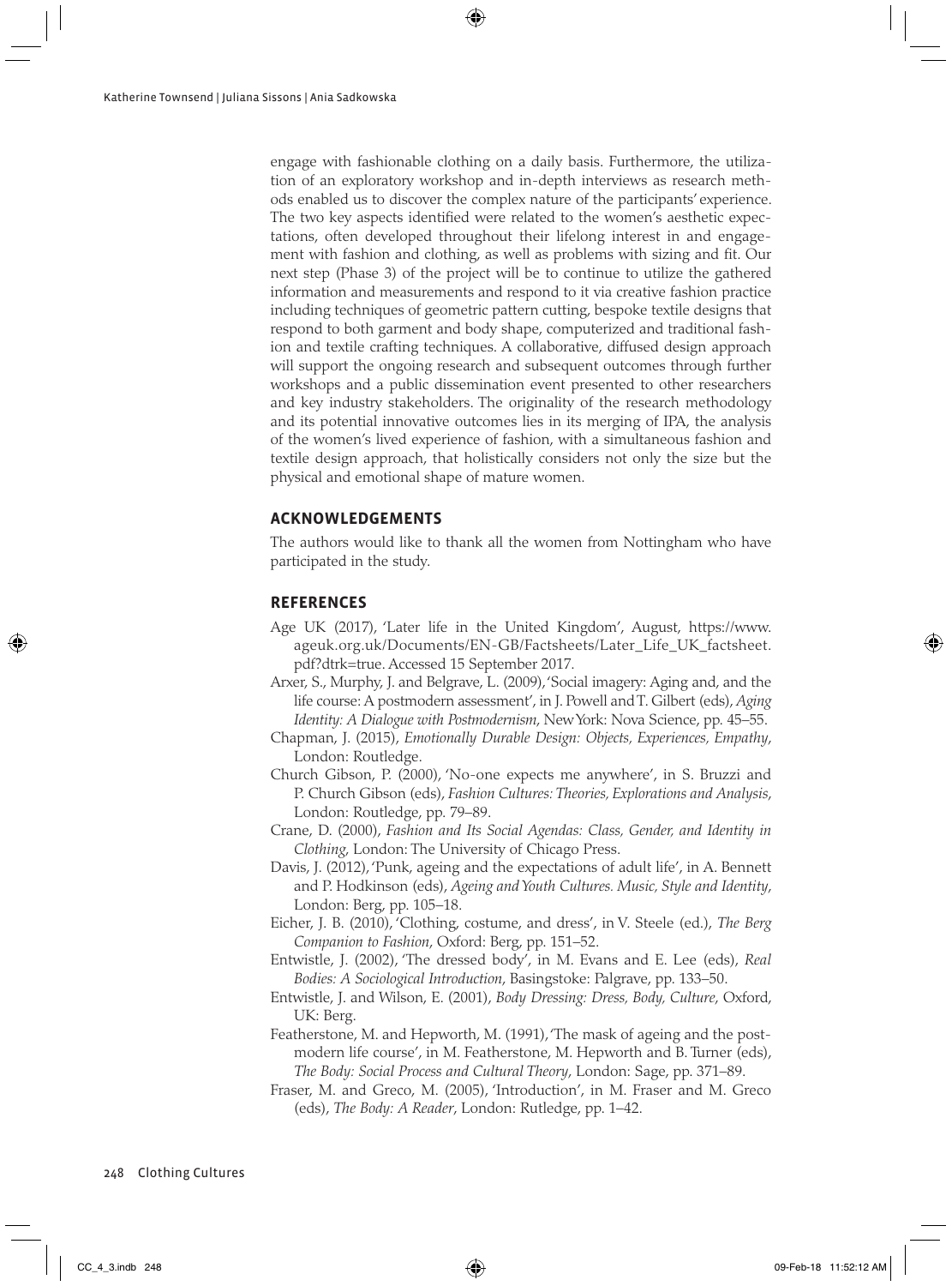- Gibson, L. (2012), 'Rock fans' experiences of the ageing body: Becoming more "civilized"', in A. Bennett and P. Hodkinson (eds), *Ageing and Youth Cultures: Music, Style and Identity*, London: Berg, pp. 79–91.
- Gilleard, C. and Higgs, P. (2005), *Contexts of Ageing: Class, Cohort and Community*, Malden, MA: Polity Press.
- Grimstad Klepp, I. and Storm-Mathisen, A. (2005), 'Reading fashion as age: Teenage girl's and grown Women's accounts of clothing as body and social status', *Fashion Theory*, 9:3, pp. 323–42.
- Holland, S. (2004), *Alternative Femininities: Body, Age and Identity*, Oxford, UK: Berg.
	- $-$  (2012), 'Alternative women adjusting to ageing, or how to stay freaky at 50', in A. Bennett and P. Hodkinson (eds), *Ageing and Youth Cultures: Music, Style and Identity*, London: Berg, pp. 119–30.
- Holmlund, M., Hagman, A. and Polsa, P. (2011), 'An exploration of how mature women buy clothing: Empirical insights and a model', *Journal of Fashion Marketing and Management*, 15:1, pp. 108–22.
- Hurd Clarke, L., Griffin, M. and Meliha, K. (2009), 'Bat wings, bunions, and turkey wattles: Body transgressions and older women's strategic clothing choices', *Ageing and Society*, 29:5, pp. 709–26.
- Kawamura, Y. (2011), *Doing Research in Fashion and Dress*, Oxford, UK: Berg.

Kumar, R. (2005), *Research Methodology*, London: Sage.

- Lawson, B. (2006), *How Designers Think: The Design Process Demystified*, 4th ed., Oxford, UK: Architectural, pp. 123–26.
- Lerpiniere, C. (2009), 'The fabric snapshot phenomenology, fashion and family memory', in E. Rouse (ed.), *Fashion & Wellbeing – IFFTI Conference Proceedings*, London College of Fashion, London, pp. 279–90.
- Manzini, E. (2015), *Design, When Everybody Designs An Introduction to Design for Social Innovation*, Cambridge, MA: The MIT Press.
- Martin, B. and Hanington, B. (2012), *Universal Methods of Design*, Beverly: Rockport Publishers.
- McCann, J. and Bryson, D. (eds) (2014), *Textile-led Design for the Active Ageing Population*, Cambridge, UK: Woodhead.
- Niedderer, K. and Townsend, K. (2014), 'Designing craft research: Joining emotion and knowledge', *Design Journal*, 17:4, pp. 634–48.
- Niinimaki, K. and Koskiken, I. (2011), 'I love this dress, it makes me feel beautiful: Emotional knowledge in sustainable design', *The Design Journal*, 14:2, pp. 165–86.
- Powell, J. and Gilbert, T. (2009), 'Phenomenologies of aging critical reflections', in J. Powell and T. Gilbert (eds), *Aging Identity: A Dialogue with Postmodernism*, New York: Nova Science, pp. 5–16.
- Press, M. and Cooper, P. (2003), *The Design Experience: The Role of Design and Designers in the Twenty-first Century*, Aldershot, UK: Ashgate.
- Richards, N., Warren, L. and Gott, M. (2012), 'The challenge of creating "alternative" images of ageing: Lessons from a project with older women', *Journal of Aging Studies*, 26, pp. 65–78.
- Rissanen, T. and McQuillan, H. (2015), *Zero Waste Fashion*, London and Oxford, UK: Bloomsbury.
- Sadkowska, A. M. (2012), 'The dys-appearing body project: Design for sociocultural context of well-being and sustainability', *Unpublished MA thesis*, Leicester, UK: De Montfort University.
- Sadkowska, A., Fisher, T., Wilde, D. and Townsend, K. (2014), 'Interpreting fashion and age: Arts-informed interpretative phenomenological analysis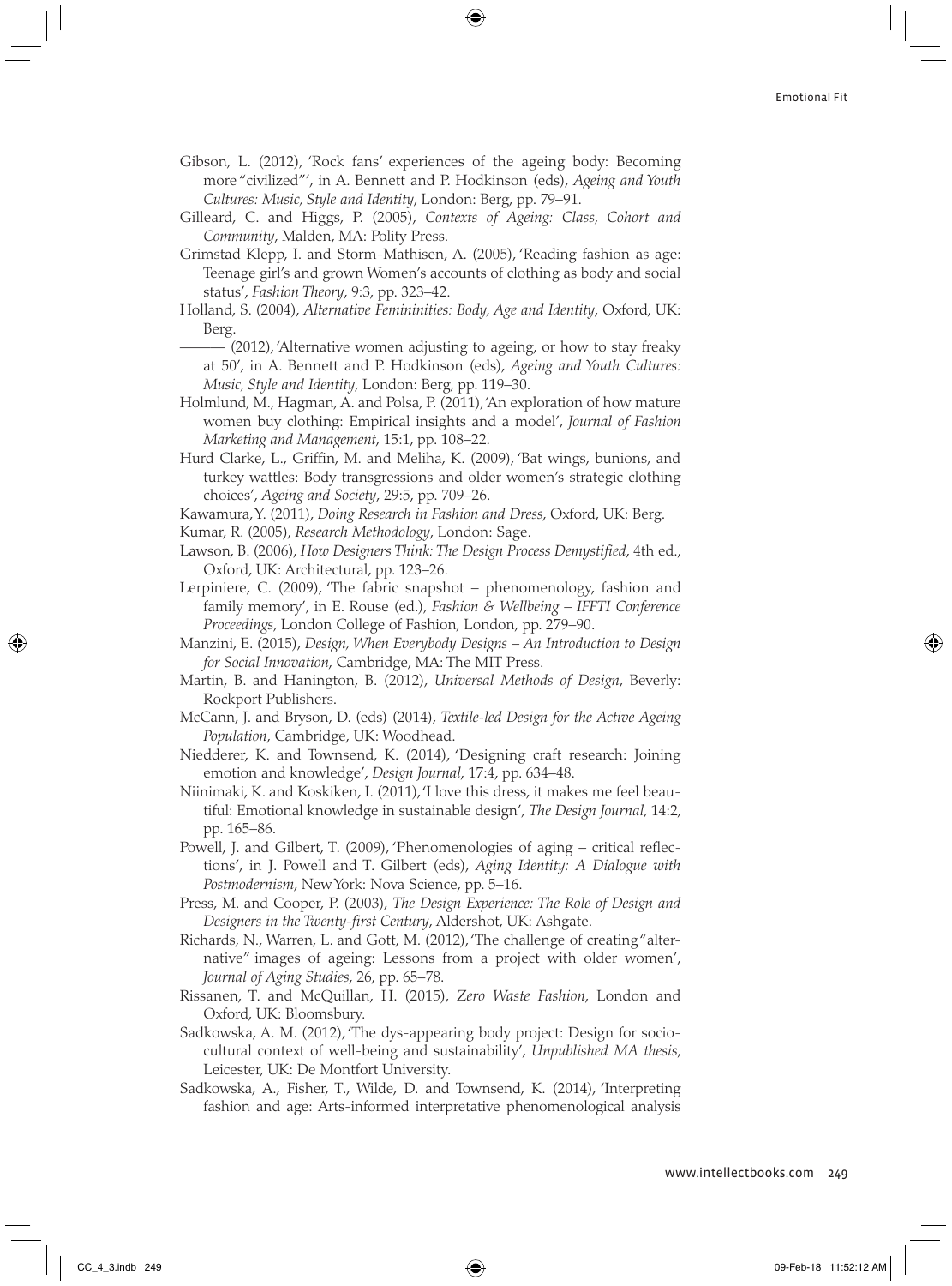as a fashion research methodology', *The Fashion Thinking, History, Theory, Practice*, University of Southern Denmark, Kolding, Denmark, 30 October– 1 November.

Sissons, J. (2010), *Basics Fashion Design 06: Knitwear*, London: AVA Publishing.

- Stead, L. J. (2005), 'The emotional wardrobe: A fashion perspective on the integration of technology and clothing', *Unpublished Ph.D. thesis*, London: University of the Arts.
- Teunissen, J. (2013), 'Fashion: More than cloth and form', in S. Black, A. De La Haye, J. Entwistle, A. Rocamora, R. Root and H. Thomas (eds), *The Handbook of Fashion Studies*, London: Bloomsbury, pp. 197–213.
- Townsend, K. (2004a), 'Transforming shape: A simultaneous approach to the body, cloth and print for textile and garment design (synthesising CAD with manual methods)', unpublished Ph.D. thesis, Nottingham, UK: Nottingham Trent University.

——— (2004b), 'Transforming shape: Hybrid practice as group activity', *Design Journal: Pixel Raiders Issue*, 7:2, pp. 18–31.

- Townsend, K. and Mills, F. (2013), 'Mastering zero: How the pursuit of less waste leads to more creative pattern cutting', *International Journal of Fashion Design, Technology & Education*, 6:2, pp. 104–11.
- Twigg, J. (2007), 'Clothing, age and the body: A critical review', *Ageing and Society*, 27, pp. 285–305.
	- (2009a), 'Clothing, identity and the embodiment of age', in J. Powell and T. Gilbert (eds), *Aging Identity: A Dialogue with Postmodernism*, New York: Nova Science, pp. 93–104.
	- (2009b), 'Dress and the narration of life: Women's reflections on clothing and age', in A. C. Sparkes (ed.), *Auto/Biography Yearbook 2009: BSA Auto/Biography Study Group*, Nottingham: Russell Press, pp. 1–18.
	- ——— (2010), 'Clothing and dementia: A neglected dimension?', *Journal of Aging Studies*, 24, pp. 223–30.
	- ——— (2013), *Fashion and Age: Dress, the Body and Later Life*, London: Bloomsbury.
- Weber, S. and Mitchell, C. (eds) (2004), *Not Just Any Dress: Narratives of Memory, Body, and Identity*, Oxford, UK: Peter Lang.

#### **SUGGESTED CITATION**

Townsend, K., Sissons, J. and Sadkowska, A. (2017), 'Emotional Fit: Developing a new fashion methodology with older women', *Clothing Cultures*, 4:3, pp. 235–251, doi: 10.1386/cc.4.3.235\_1

#### **CONTRIBUTOR DETAILS**

Dr Katherine Townsend is an associate professor in fashion and textile crafts in the School of Art and Design at Nottingham Trent University. Her current research projects, 'Emotional Fit: Developing a new fashion methodology with mature women' and 'The electric corset and other future histories', explore material and cultural issues in fashion, textiles and ageing and the use of costume archives to inform the design of e-textiles and wearables. Her research into the role of embodied knowledge in the digital crafting of textiles was recently published in the chapter 'Closely held secrets', in *Crafting Textiles in the Digital Age* (Bloomsbury 2016). She is co-editor of the journal, *Craft Research*.